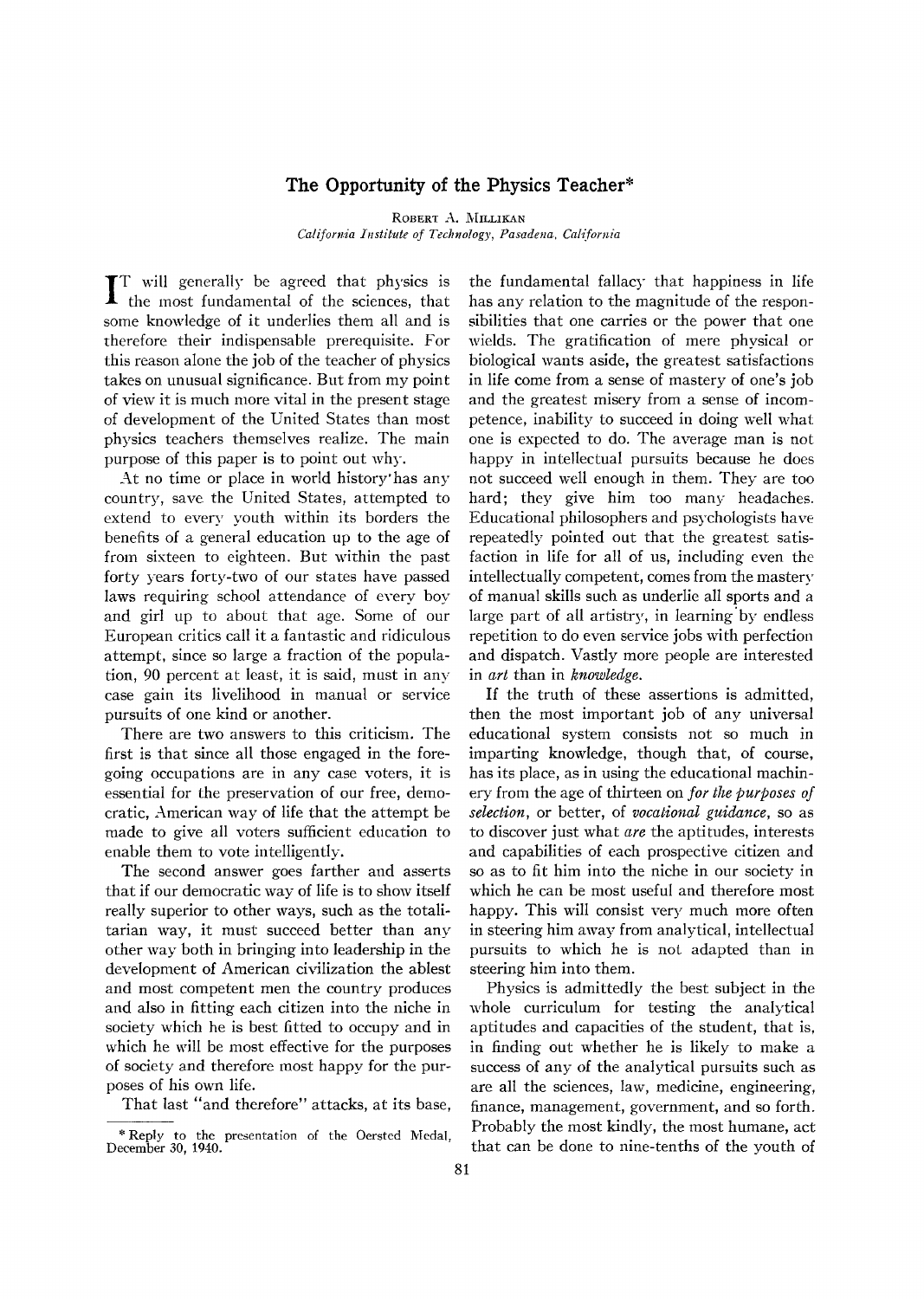the land is to steer them away from, not toward, these difficult, analytical, intellectual pursuits. Obviously the way to accomplish best this objective of distributing the population most wisely and effectively among the available pursuits is to give as nearly as possible equal *opportunity* to every youth up to the age of from sixteen to eighteen to show to competent judges what is in him, what kind of capacities and interests and character he has, and to let the kind of vocation which he goes into for earning a living be the kind in which, in this probationary period, he has shown himself best adapted to succeed and be most content.

Let us look first at what kind of qualities in teaching are required to meet the requirements of this second objective of a universal educational system. The answer is quite clear. The most important job of the teacher is to know his students, every one of them, so that he will make as few mistakes as possible in rating their qualities and their capacities justly and accurately in order that he may steer them wisely. Talking entertainingly to a hundred or two hundred students is a wholly subordinate and trivial requirement of a good teacher. The great, indispensable requisite is conscientiousness in watching carefully and discriminatingly the way his students solve problems, the way they do their laboratory work, the way they answer examination questions, the way they pose questions of their own. This job cannot be delegated to anyone else without abdicating the main job of the teacher.

Such abdication may sometimes be necessary when the exigencies of the whole educational machinery require a teacher to change his job and become an administrator instead of a teacher, but even so it is of the utmost importance for the administrator, in performing his new function *of selecting good teachers,* to know what the prime requirement of a good teacher is, namely, conscientiousness in doing the job of selection and vocational guidance as well as it can be done. No professional guidance person can do that. It is the teacher's own job.

May I now digress one moment to say a word about what kind of steering is to be done for those who are not fitted to go on into the intellectual pursuits? That leads me to comment upon

what, in the past, has been the most obvious and lamentable weakness of our whole American educational system, namely, the lack of an apprenticeship system operated in connection with industry into which, at the end of the high school course—the twelfth grade—the student whose place is obviously in the manual callings or in commerce can become expert in these vocations. The British Empire and the whole of Europe have done this job vastly better than have we in the United States. That is why, in the past, most of our skilled mechanics, and even skilled service people, such as waiters in hotels, have had to be imported from abroad. Fortunately this lack has recently been recognized by some of our educational agencies, and they are now beginning to take steps to meet this enormous need.

Let me now go back to the first reason given above for the attempt to keep every youth in the country in the secondary educational system up to the age of from sixteen to eighteen. This attempt has so far succeeded in the United States that, according to official reports of the Department of Education, 66 percent of all the youth of secondary school age is now in school, and in some of the northern states the percentage is as high as 80.

This situation provides an opportunity such as never existed at any other place or time in history, for the future of any democratic country is assured if it can train 51 percent of its voting population to vote intelligently. With 66 percent of our youth in the secondary school, the school teacher, if he realizes his opportunity, can himself assure the preservation of our democracy, for example, by so educating that 66 percent as to eliminate the greatest internal menace to the future of the United States, namely, our political corruption, euphemistically called the American patronage system, a system which makes Congress the tool of political pressures, whether exercised by bonus racketeers or by unscrupulous elected officials. This system will destroy us if we do not destroy it, as England has destroyed it within the past hundred years, replacing what was as rotten a system as ours by an amazingly clean, nonpolitical public service—the most important pillar of democracy. Only intelligent voters can do this. Through our public schools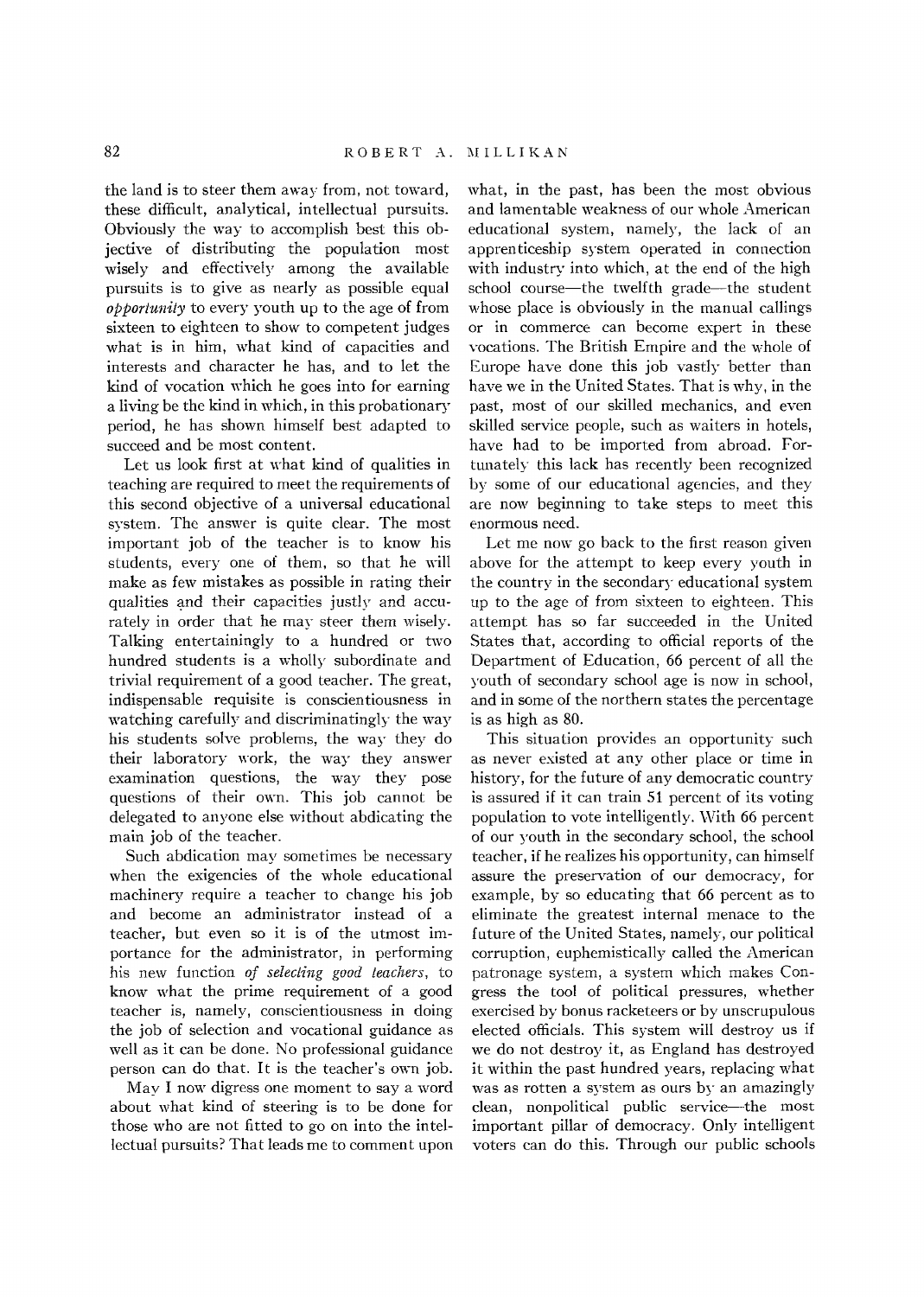the feat can be accomplished in one generation. In other words, the future of our country is literally in the hands of the American school teacher.

But how does one learn to vote intelligently? The answer is, by beginning to get into his consciousness some idea of what is the *rational approach* to life instead of the irrational, superstitious approach, which was all that primitive man could use and is still used by many who do not realize that they are still primitives.

But what, in turn, is the rational approach? It is the approach that is based on *knowledge*  instead of on ignorance, or prejudice, or hunch, or emotion, or tradition. The most important idea that can get into the minds of the youth of the nation is that *there* is *a core of definite established knowledge* in all fields, even the field of government, that must be the starting point and basis of all correct action, all wise conduct. This core is much larger in some fields than in others, and in all fields it is surrounded by a zone of the controversial and this in turn by the "great unknown"; but the first job of education in the intellectual sense consists in getting the student interested in finding out what is in that core and what, therefore, must be the starting point of all his own search for the right course of conduct for himself.

As a rough rule to find what, in a given field, lies within the core of the known, one seeks to discover in what particulars, say, nine-tenths of the recognized and competent authorities in any given field are in agreement. \Vherever there is that kind of agreement among the high-minded, competent and recognized students of a field, there is not one chance in a thousand that they are wrong. This particular bit of knowledge, then, with all its inevitable implications can be taken as a safe guide to one's own thinking and acting, including one's voting.

Now, the subject of physics, in which the core of the known is probably larger than in any other field, furnishes the finest possible illustrations of the rational, scientific method of going at all our problems. To take but one simple example, three hundred years ago the law of gravitation was completely unknown, and all kinds of fantastic and superstitious theories were current as to the causes of the apparent motions

of the moon and the planets, and the influences of the positions of these bodies upon our lives. Today all these superstitions are gone among thoughtful and intelligent people. No other subject begins to be as fundamental and as rich in its illustrations of the meaning of the rational mode of approach to life.

I was so impressed with the possibilities of educating the whole of the oncoming generation in these fundamentals, now that so large a fraction of it is in the secondary schools, that I discussed with some of my friends the possibility of getting into the curriculum of the schools in some way a book on *the social significance and implications of physics.* Among us we concluded it was too grandiose a project, involving too big a change in curriculums, for immediate realization, but Professor Gale and I tried to put the idea into effect in a small way in the last rewriting we made of our *Elements of Physics.* 

Up to the present, however, let us admit that our universal educational system to the age of about seventeen has not realized at all this first objective of universal education, namely, the job of providing 51 percent of intelligent voters in the United States. Nevertheless, this much is certain: The physics teacher of the future has here an enormous opportunity which I am confident that in time he will grasp and act upon.

I have discussed with some educators a simple plan which, it seems to me, would be at least a beginning in the right direction. Without attempting to change the curriculums of the schools at all, the suggestion is to utilize the weekly assembly in all secondary schools for a series of movies, which would go in succession into all the schools of the country, presenting elements from the cores of *established knowledge* upon which there is general agreement, and avoiding all controversial matters, thus trying to provide a basis for the straight thinking of the whole of the coming generation of American voters. Physics would, of course, have to furnish its full share of the illustrations of the rational, scientific approach to life as distinct from the emotional, the prejudiced, the superstitious approach. If once every week during high school years practically the whole of the oncoming generation could be thus exposed in an interesting way merely to the most basic and unquestioned truths that *have*